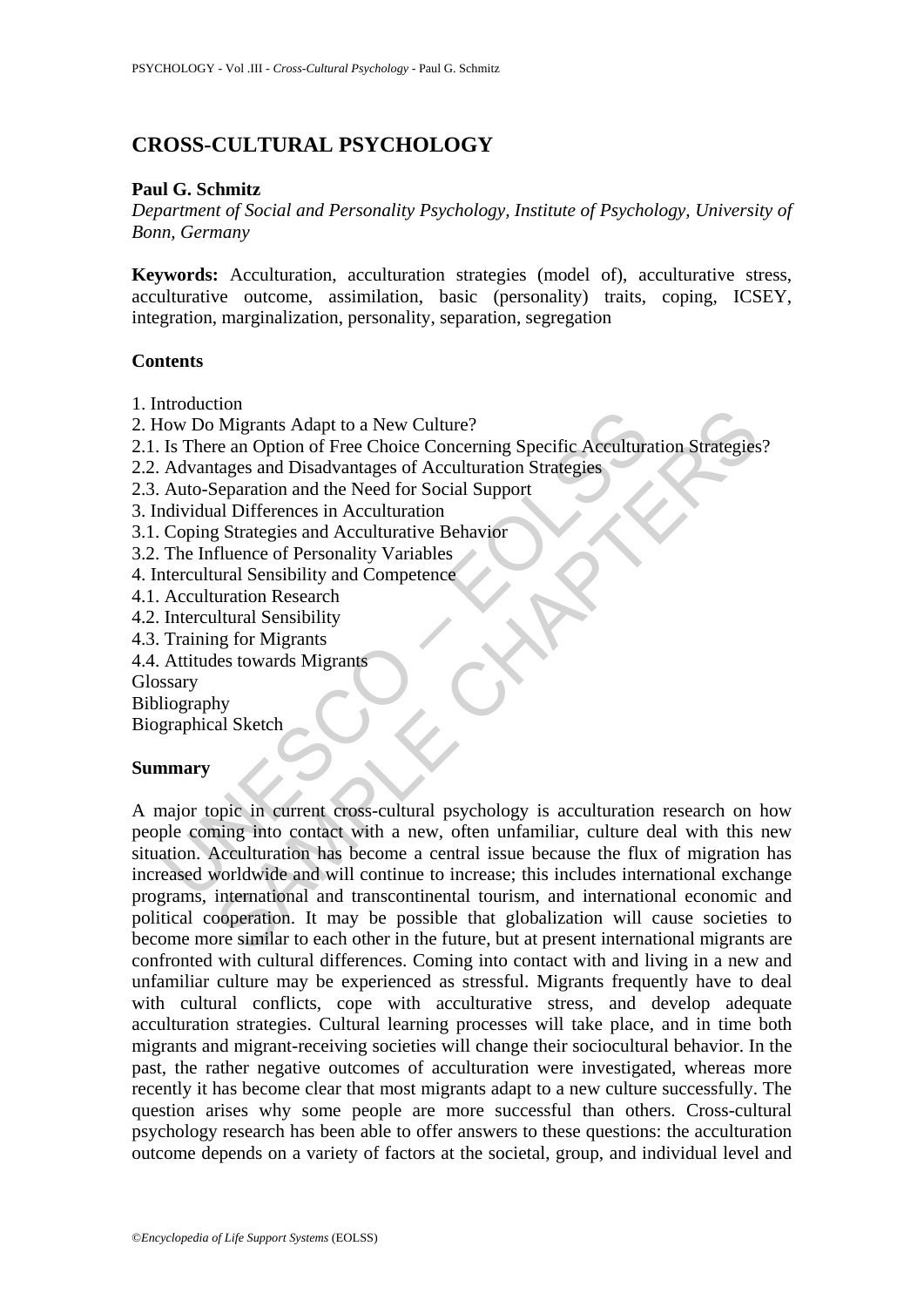all exert an influence on the acculturation process. Two groups of relevant factors will be discussed: acculturation styles and personality variables. If we understand better the dynamic relationship between acculturation styles, personality, and acculturation outcome, we will be able to develop more efficient intervention strategies for individuals, create social support systems, and make proposals for a better immigration policy.

## **1. Introduction**

Cross-cultural psychology can be defined as the science of investigating and explaining how human behavior is shaped and influenced by sociocultural factors and how human behavior has an impact on culture. It is concerned with both individual differences and social group-specific behavior patterns. Culture can be described as the way of life shared by people belonging to a social group, including habits, ergology (knowledge of types and use of tools and technical products), language, knowledge, communication styles, social interaction forms, symbols, values and norms, leisure time activities, arts, religious, and philosophical belief systems. In other words, all classes of similarities in behavior and products that are created and acquired by humans belonging to a social group or to a society, as discussed by Adler and Gielen.

red by people belonging to a social group, including habits, ergols<br>s and use of tools and technical products), language, knowledg<br>s, social interaction forms, symbols, values and norms, leisure ti<br>gious, and philosophical people belonging to a social group, including habits, ergology (knowledguse of tools and technical products), language, knowledge, communical interaction forms, symbols, values and norms, leisure time activities, and activ Cross-cultural psychology can relate to two main topics: cultural similarities and cultural differences. In both cases, a nomological network of terms helps to elaborate what is similar and what is different in between cultures (a nomological network is a system of basic beliefs useful to describe the world—or culture, in this context—from a subjective perspective). In contrast to this nomothetic approach, we further find a rather idiographic approach that is more interested in the uniqueness of a particular culture. Indigenous psychology refers to what is rooted in a specific culture found in an ethnic group.

Hofstede investigated cultural similarities and differences by collecting data in 50 countries and three regions. He found in his data that different cultures can be described on five dimensions that are labeled as:

- Power distance
- Uncertainty avoidance
- Individualism and collectivism
- Masculinity and femininity
- Long-term versus short-term orientation.

Each cultural group he investigated can be positioned in this five-dimensional space and each dimension becomes manifest in different behavior domains, such as economic, political, scientific, and religious organizations, intercultural encounters, business, social work, therapy, teaching, etc. Hofstede's model of five cultural dimensions allows us to describe what is common to all cultures as well as what makes each culture unique. The model further presents the opportunity to predict what happens when people and groups encounter others belonging to different cultures. What happens if cultural groups that are more or less different in their position on these five dimensions have to communicate and interact can be predicted, and it will be clear which communication problems and conflict situations may arise. If these conflicts can be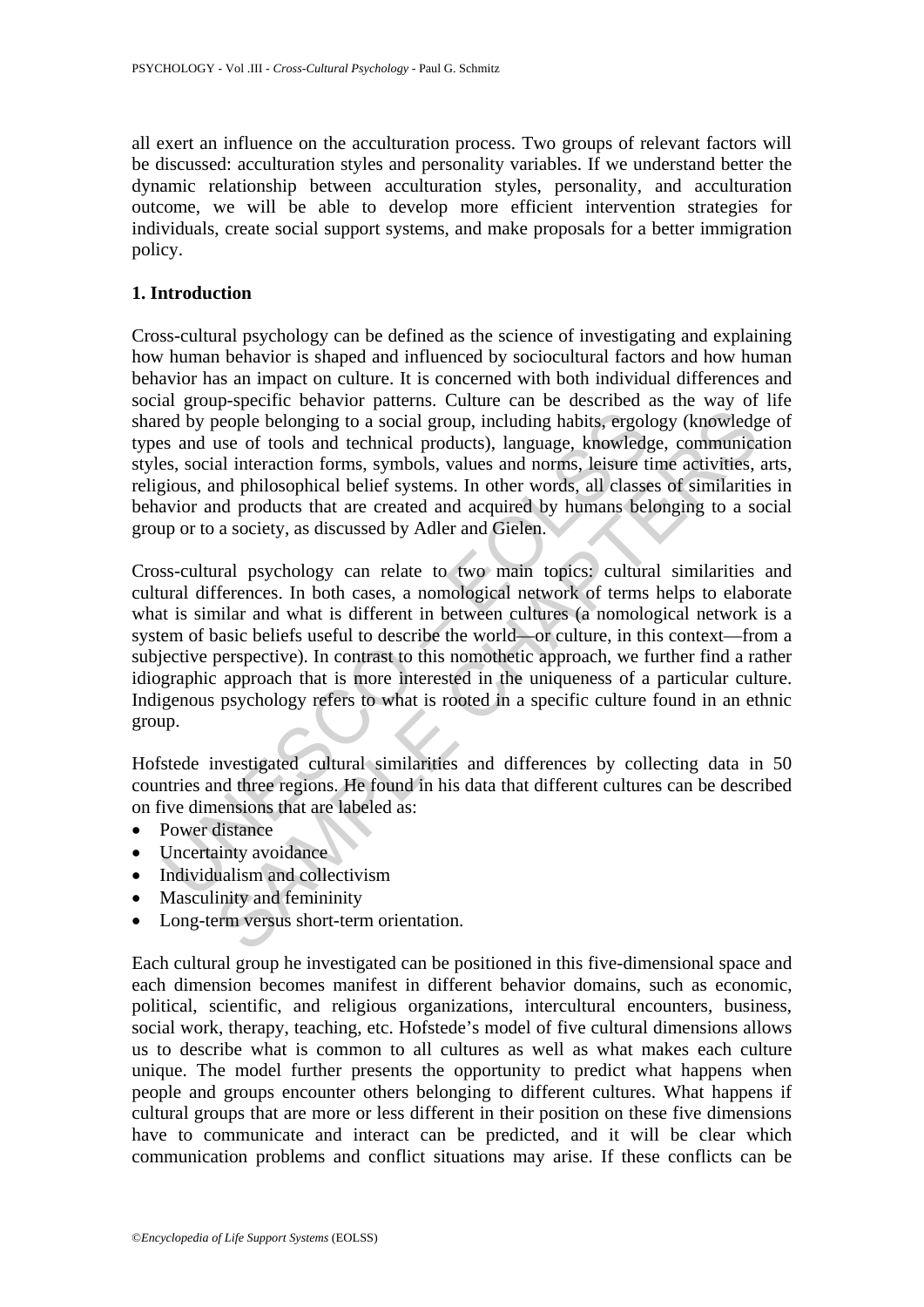anticipated, preventive strategies may be developed and applied. It is obvious that research into cultural similarities and differences—as realized by Hofstede or carried on by Triandis, Schwarz, and others—and the development of training programs for intercultural sensibility and competence has become more and more important in a world of increasing globalization.

Triandis investigated "individualism vs. collectivism," showing that cultures differ with regard to this dimension. Furthermore, he argues that individualism vs. collectivism can be analyzed at different levels (i.e. the societal, the social group, and the individual level (at this level he calls it "idio-centrism vs. allocentrism")). His research shows that individualism and collectivism when measured at different levels of analysis may differ in a specific social situation. Let us imagine the case of an idiocentric person who is member of a family belonging to an ethnic group with a collectivist orientation that has immigrated and is living in an individualistic country—cultural conflicts should be preprogrammed that have to be resolved. Triandis was also able to show that this dimension is related to different types of diseases (individualism seems to correlate with cardiovascular diseases) and that the status of migrants' health changes according to the characteristics of the immigration country.



Figure 1. Influence of sociocultural and personality variables on acculturation processes and acculturation outcome

The relevance of cross-cultural psychology is becoming more and more obvious with the increasing numbers of migrants and fugitives. Whereas international businesspeople, diplomats, and international technicians are well trained by specialists in cross-cultural psychology and sociology, migrant workers and fugitives are normally not prepared for their stay abroad and do not receive social, psychological, and medical support to the same extent as the former group of "migrants." Furnham and Bochner have documented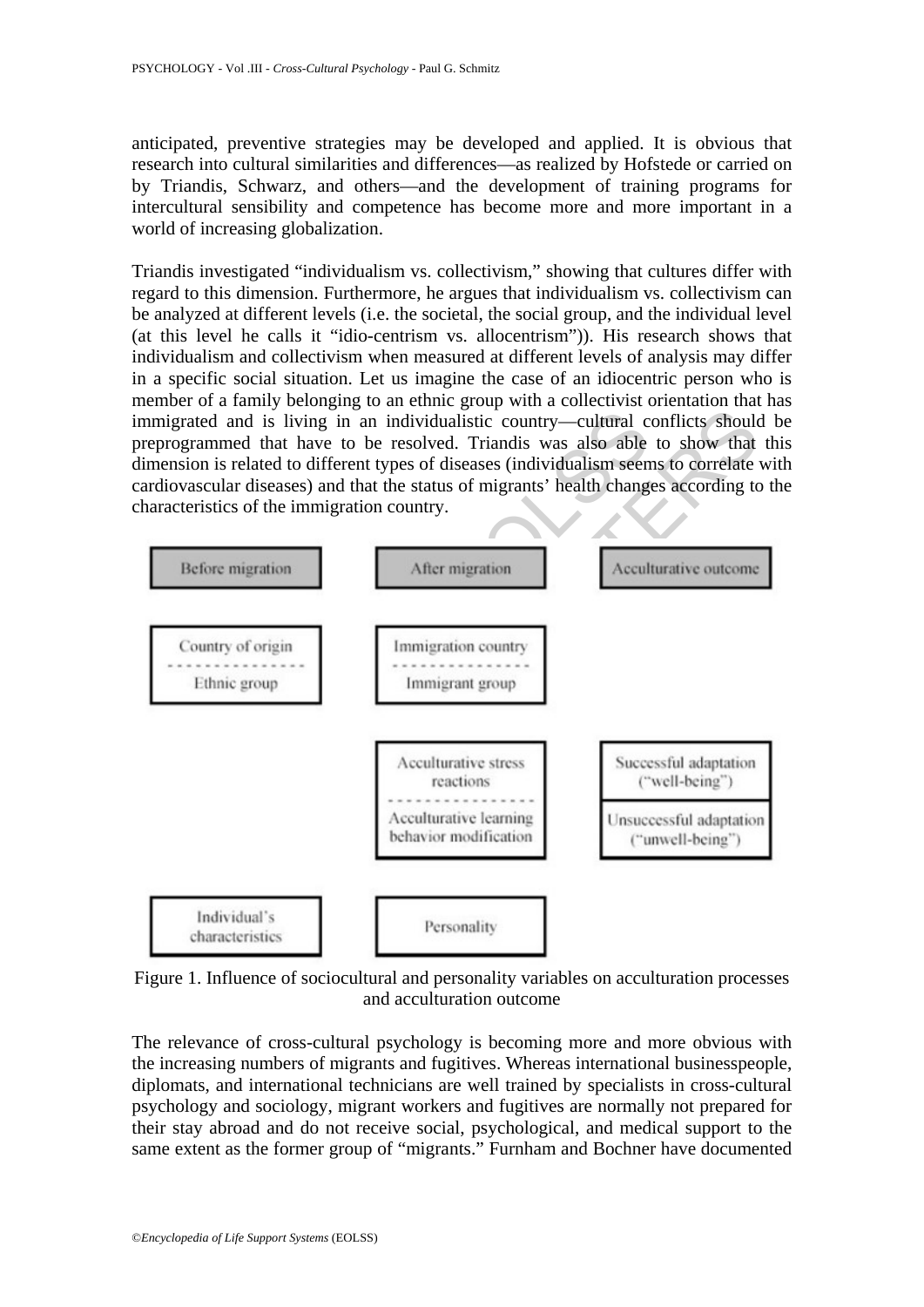how, after a first phase of euphoria, both groups of migrants usually experience the contact with a new culture as more or less stressful as each migrant has to deal with new sociocultural surroundings. Additionally, more change may be asked of the migrants, including climate, nutrition, housing, family-related organization problems, etc. The quality of stress—stress events experienced as "eu-stress" ("good stress," i.e. a positive challenge) or as "distress" (the negative consequences)—the extent of stress, the chronological course or phases of stress-experience differ from one person to another, or they may be different in course and outcome for each immigration group. Thus, individual- and group-specific differences appear, and the empirical findings on these will be discussed later. Cross-cultural research based on a huge amount of empirical data show that acculturative learning and behavior modifications in cultural settings as well as acculturative stress influence the quality of an acculturative adaptation (see Figure 1). The acculturative processes are influenced by a series of moderator and intervening variables. Table 1 gives an overview of the most relevant variables investigated since the early 1980s. Two groups of variables will be discussed in more detail: acculturation styles and personality variables. The aim of the presentation of empirical findings is to illustrate how the acculturative outcome is influenced by these variables. And finally, how the quality of these outcomes can be influenced by adequate intervention strategies will be discussed.

|                                                                                          | intervening variables. Table 1 gives an overview of the most relevant variables<br>investigated since the early 1980s. Two groups of variables will be discussed in more |  |
|------------------------------------------------------------------------------------------|--------------------------------------------------------------------------------------------------------------------------------------------------------------------------|--|
| detail: acculturation styles and personality variables. The aim of the presentation of   |                                                                                                                                                                          |  |
| empirical findings is to illustrate how the acculturative outcome is influenced by these |                                                                                                                                                                          |  |
|                                                                                          |                                                                                                                                                                          |  |
| variables. And finally, how the quality of these outcomes can be influenced by adequate  |                                                                                                                                                                          |  |
| intervention strategies will be discussed.                                               |                                                                                                                                                                          |  |
|                                                                                          |                                                                                                                                                                          |  |
| <b>Group level variables</b>                                                             | Characteristics of the society of origin and settlement:                                                                                                                 |  |
|                                                                                          | Sociopolitical structures and ideologies                                                                                                                                 |  |
|                                                                                          | Economic situation                                                                                                                                                       |  |
|                                                                                          | Geographic and demographic factors                                                                                                                                       |  |
|                                                                                          | Belief and value systems: ideologies, multicultural ideology                                                                                                             |  |
|                                                                                          | Ethnic attitudes                                                                                                                                                         |  |
|                                                                                          | Social support and health systems                                                                                                                                        |  |
|                                                                                          | Acculturative group characteristics:                                                                                                                                     |  |
|                                                                                          | Physical characteristics                                                                                                                                                 |  |
|                                                                                          | <b>Biological characteristics</b>                                                                                                                                        |  |
|                                                                                          | Social and organizational                                                                                                                                                |  |
|                                                                                          | Cultural factors                                                                                                                                                         |  |
| <b>Individual level</b><br>characteristics                                               | Personal characteristics before emigration:                                                                                                                              |  |
|                                                                                          | Age, gender                                                                                                                                                              |  |
|                                                                                          | Social status                                                                                                                                                            |  |
|                                                                                          | Migration motivation and expectations                                                                                                                                    |  |
|                                                                                          | Social contacts                                                                                                                                                          |  |
|                                                                                          | Education                                                                                                                                                                |  |
|                                                                                          | Professional situation                                                                                                                                                   |  |
|                                                                                          | Acculturation experiences (before acculturation)                                                                                                                         |  |
|                                                                                          | Acculturation attitudes and styles                                                                                                                                       |  |
|                                                                                          | Acculturation-related coping strategies                                                                                                                                  |  |
| Immigration- or                                                                          | Perception of the own ethnic group                                                                                                                                       |  |
| acculturation-related                                                                    | Perception of the society of settlement                                                                                                                                  |  |
| characteristics                                                                          | Perceived sociocultural distances                                                                                                                                        |  |
|                                                                                          | Perceived prejudice and discrimination                                                                                                                                   |  |
|                                                                                          | Perceived resources (social support, problem-solving capacities)                                                                                                         |  |
|                                                                                          | Phase (length of time)                                                                                                                                                   |  |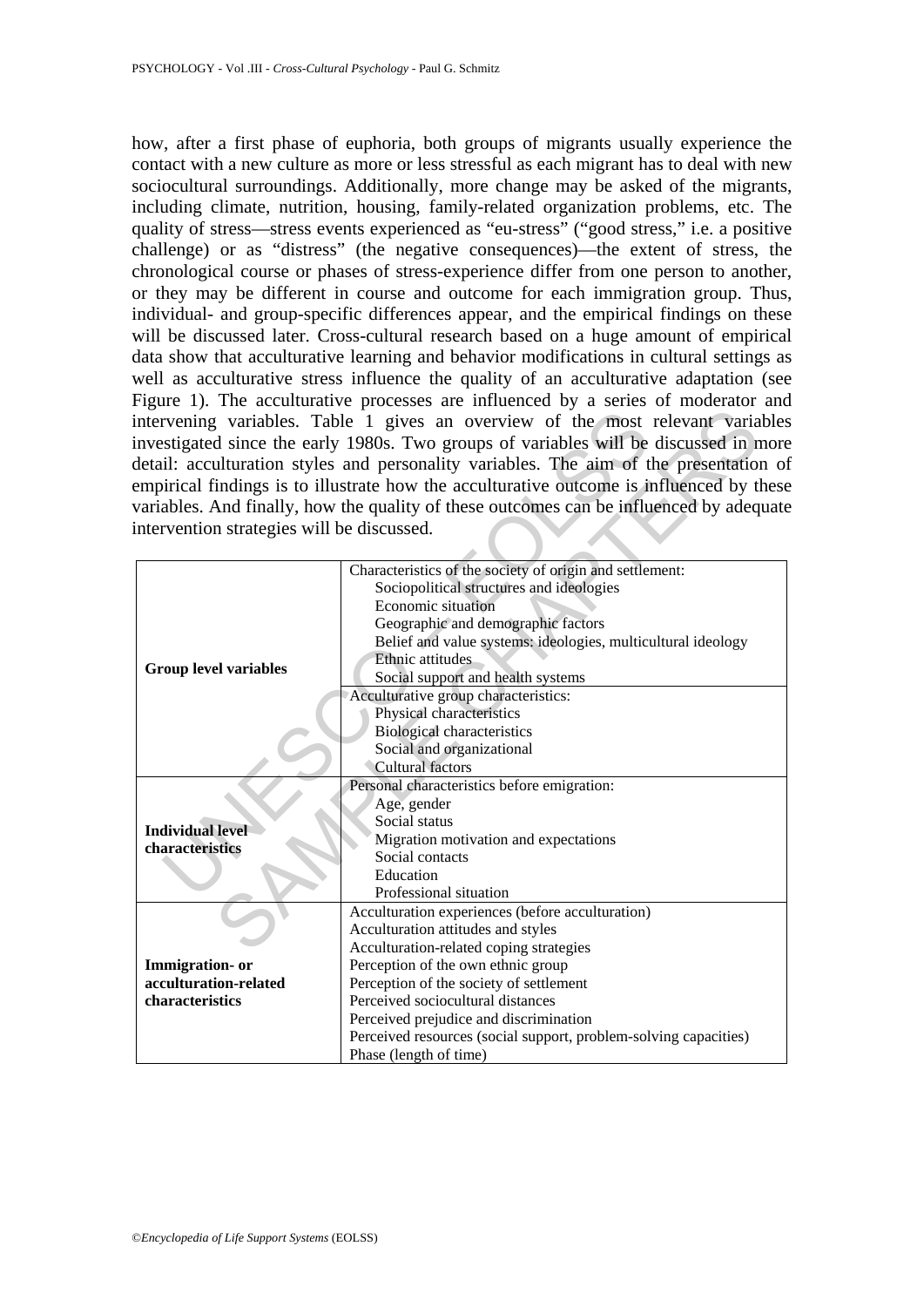|                            | Biophysiological characteristics                                 |
|----------------------------|------------------------------------------------------------------|
|                            | Basic personality dimensions                                     |
| <b>General personality</b> | Identity structure                                               |
| characteristics before and | Generalized expectations (locus of control, interpersonal trust) |
| during acculturation       | Cognitive styles and structures (constructs, beliefs)            |
| (moderator variables)      | Intellectual capacities and knowledge                            |
|                            | Value and need system                                            |
|                            | Reaction forms: coping and defenses                              |

Table 1. Classification of intervening and moderator variables of acculturative adjustment processes with migrants

## **2. How Do Migrants Adapt to a New Culture?**

ulturation refers to cultural changes that can be found when differe in contact and that can be observed at different levels—sc<br>vidual. Acculturation is experienced by migrants when they are<br>respected by migration as an ou ion refers to cultural changes that can be found when different cultural grontated and that can be observed at different levels—societal, group, Acculturation is experienced by migrants when they are confronted their surro Acculturation refers to cultural changes that can be found when different cultural groups come in contact and that can be observed at different levels—societal, group, and individual. Acculturation is experienced by migrants when they are confronted with changes in their surroundings. The term refers to both a process of adaptation and to adaptation as an outcome of this process and includes psychological, social, and cultural aspects. The acculturative process, in most cases, cannot be understood as a simple reaction to changes in sociocultural surroundings migrants are confronted with. It is rather an active and often creative dealing with the challenges of their new sociocultural world. So we find a huge variety of acculturation strategies and acculturation outcomes. Cross-cultural psychologists, aware of these individual differences and according to their research interest, have tried to classify these strategies to investigate the complex relationship between acculturation strategies, factors determining these different forms of acculturative behavior, and acculturation outcomes. Terms such as assimilation, integration, separation, segregation, marginalization, etc. are used in scientific literature and the mass media to describe different types of acculturative strategies. An acculturation model developed by Berry and applied by many researchers has been

useful in scientific research and for sociopolitical discussion, as it helps as a first step to define more precisely terms that are used in socioscientific, public, and political discussions. To give an example, the term "integration" is very popular and is often used in political discussion, but the meaning differs widely: integration can be understood as it is defined in Berry's model or it can be interpreted by others as "assimilation." The acculturation model refers to two dimensions that relate to different form of cognition, communication, and interaction migrants have with the society and culture of the immigration country or host society as well as their own cultural group (i.e. the one they have been belonging to). Dimension I can be described as "contact and interaction with the host society" and dimension II as "maintenance of the culture of origin." The former relates to the question "Are the own cultural identity and customs of value to be maintained?" and the latter to the question "Are positive relations with the host society or other sociocultural groups considered to be of value, and are they to be maintained?" Both dimensions are considered continua and individual differences of acculturative behavior are normal-distributed on each dimension. This means that extreme positions on both dimensions are statistically rare, most migrants being positioned in the central part of the normal dimension, and that we can expect a huge amount of different individual acculturation patterns. When we artificially dichotomize each dimension to simplify matters for methodological reasons and combine both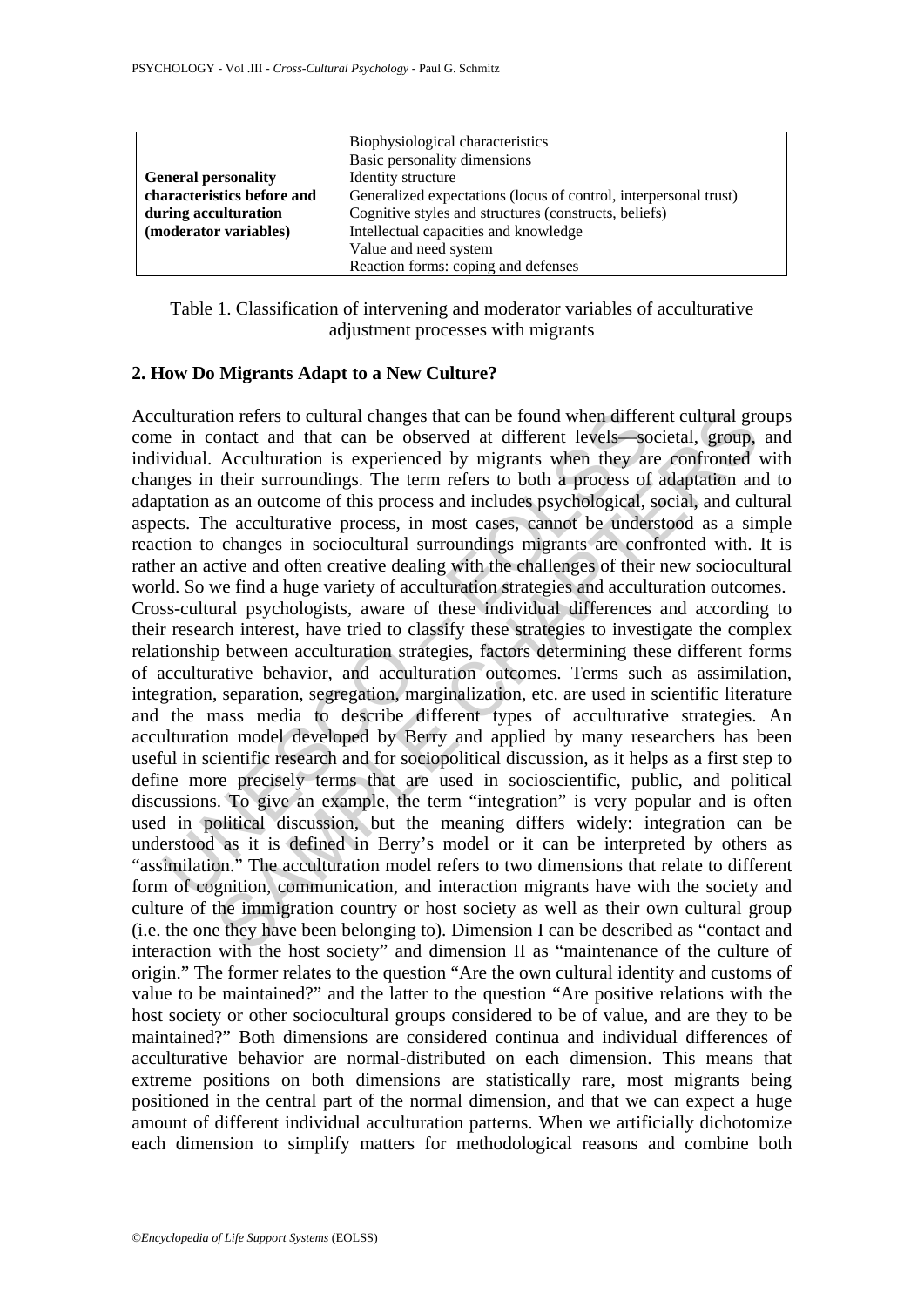dichotomized dimensions then we will obtain a four-field table and each cell refers to a different "prototype" of acculturation strategy: integration, assimilation, separation, and marginalization (see Figure 2).



Relationship with the own ethnic group

Figure 2. Acculturation styles (integration, assimilation, separation, marginalization) defined by the quality of the relationship with the own ethnic group and the majority in the immigration country

If, for purposes of presentation, we restrict the answers to our questions to "yes" or "no" we can define the four acculturation strategies as follows: answering "yes" to both questions we call integration. Integration can be defined as maintenance of the own cultural identity to a great extent and an effort towards becoming an integral part of the larger societal framework. Culture and customs of the host society are positively evaluated and parts of it are taken over and integrated in the own behavior and value system. Assimilation means the abandonment of the own culture of origin and the maintenance of positive relations with the host society, with cultural values and behavior patterns being adopted. The aim is often to become a person whose behavior patterns and lifestyle cannot be distinguished from that of a "real" member of the host society.

"Separation" is defined as maintenance of the own cultural identity and showing little interest in building up positive relations with other cultural groups and in taking over customs or accepting the host society's values. Interactions are restricted to a minimum of communication and social contacts. "Marginalization," the fourth option in the model, can be described as a reaction form when migrants give up their own cultural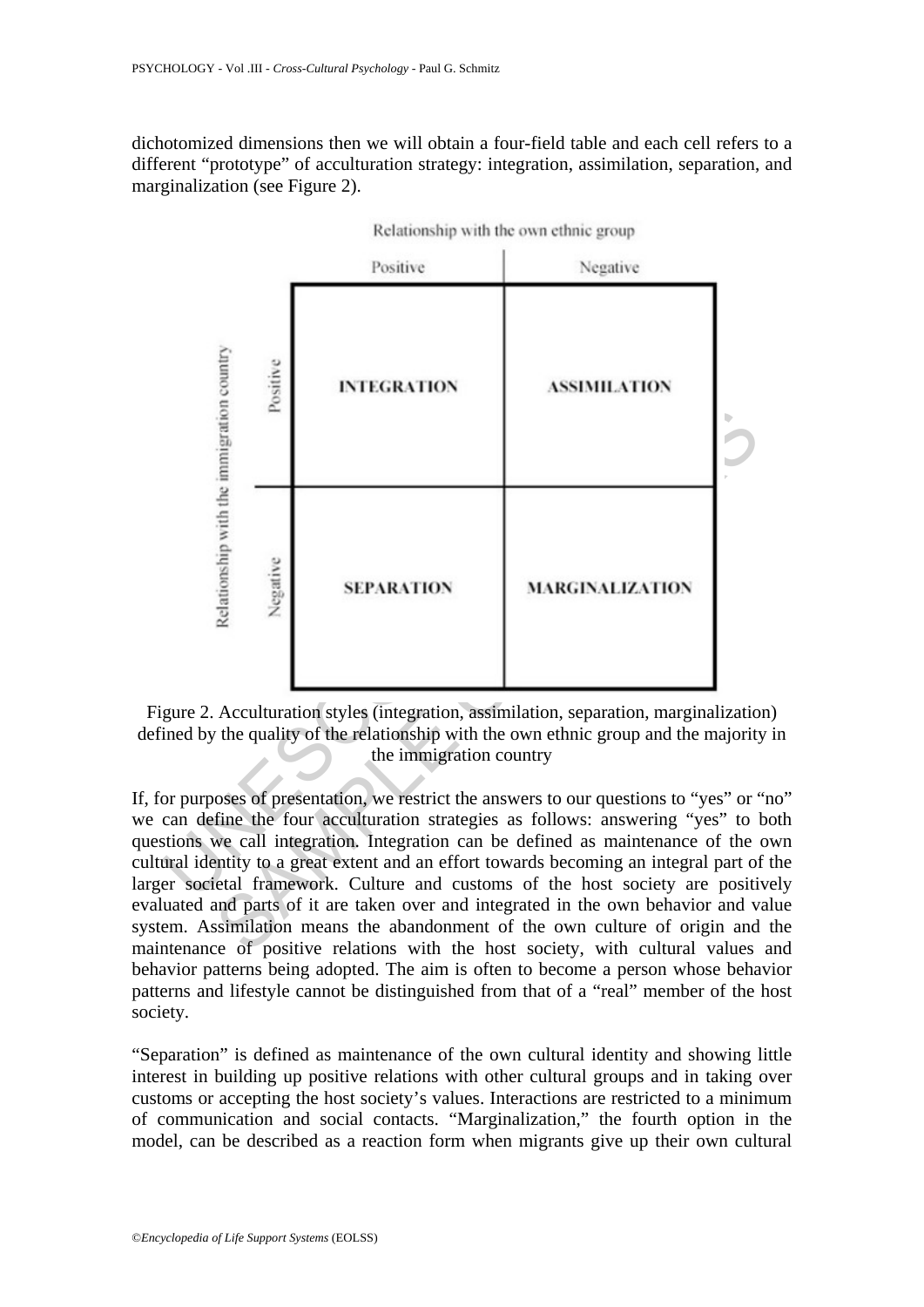identity and at the same time they are not interested in maintaining close contact with either the host society or other sociocultural groups living in the host country.

Berry's model of acculturation styles offers several advantages:

• First, it can be applied when we investigate differences in acculturation strategies at different levels of analysis: individual, group, and societal. It allows us to look at the phenomenon of acculturation when the same type of acculturative strategy is not chosen and practiced by migrants at different levels and when acculturation styles are also contradictory and conflicting. Individual and social conflicts often arise and solution strategies at different levels have to be developed and applied.

• Second, using the same terms as defined in the model serves as a basis for describing the different types of acculturation strategies preferred and requested by members of the acculturating group as well as by members of the host society. Contradicting expectations shown by both social groups can become apparent and social conflicts can escalate. We will return to this point a bit later.

tradicting expectations shown by both social groups can become and<br>tradicting expectations shown by both social groups can become if<br>licts can escalate. We will return to this point a bit later.<br>Third, the model is also us Frame the containing group at word as by members of an excellent and some apparent and some scalate. We will return to this point a bit later, the model is also useful when different strategies in different life situated a • Third, the model is also useful when different strategies in different life situations are practiced at the individual as well as the social group levels. Regarding acculturation strategies, it becomes obvious that generalizations are not allowed when comparing individual and group behavior, since individual as well as group characteristics are relevant when looking for consistency. The supposed inconsistencies are often interpreted in a negative way and may reinforce prejudices and may be a basis of cultural misunderstanding and conflicts.

• Fourth, the four acculturation styles presented in the model are very clearly and consistently related to basic personality dimensions, cognitive styles, cognitive structure, conflict solving, and coping strategies. These research findings help us to understand individual migrant's acculturative strategies and develop individual and social intervention strategies.



#### **Bibliography**

- - -

Adler L.L. and Gielen U., eds. (2001). *Cross-Cultural Topics in Psychology*, 2nd edn., 355 pp. Westport: Praeger. [Most of the central topics of current cross-cultural psychology research are discussed.]

Berry J.W. (1997). Immigration, acculturation, and adaptation. *Applied Psychology: An International Review* **46**, 5–68. [This contribution gives an excellent overview of acculturation research.]

Bourhis R.Y., Moise L.C., Perrault S., and Sénecal S. (1997). Towards an interactive acculturation model: A social psychological approach. *International Journal of Psychology* **32**, 369–386. [An alternative acculturation model by francophone cross-cultural psychologists is presented.]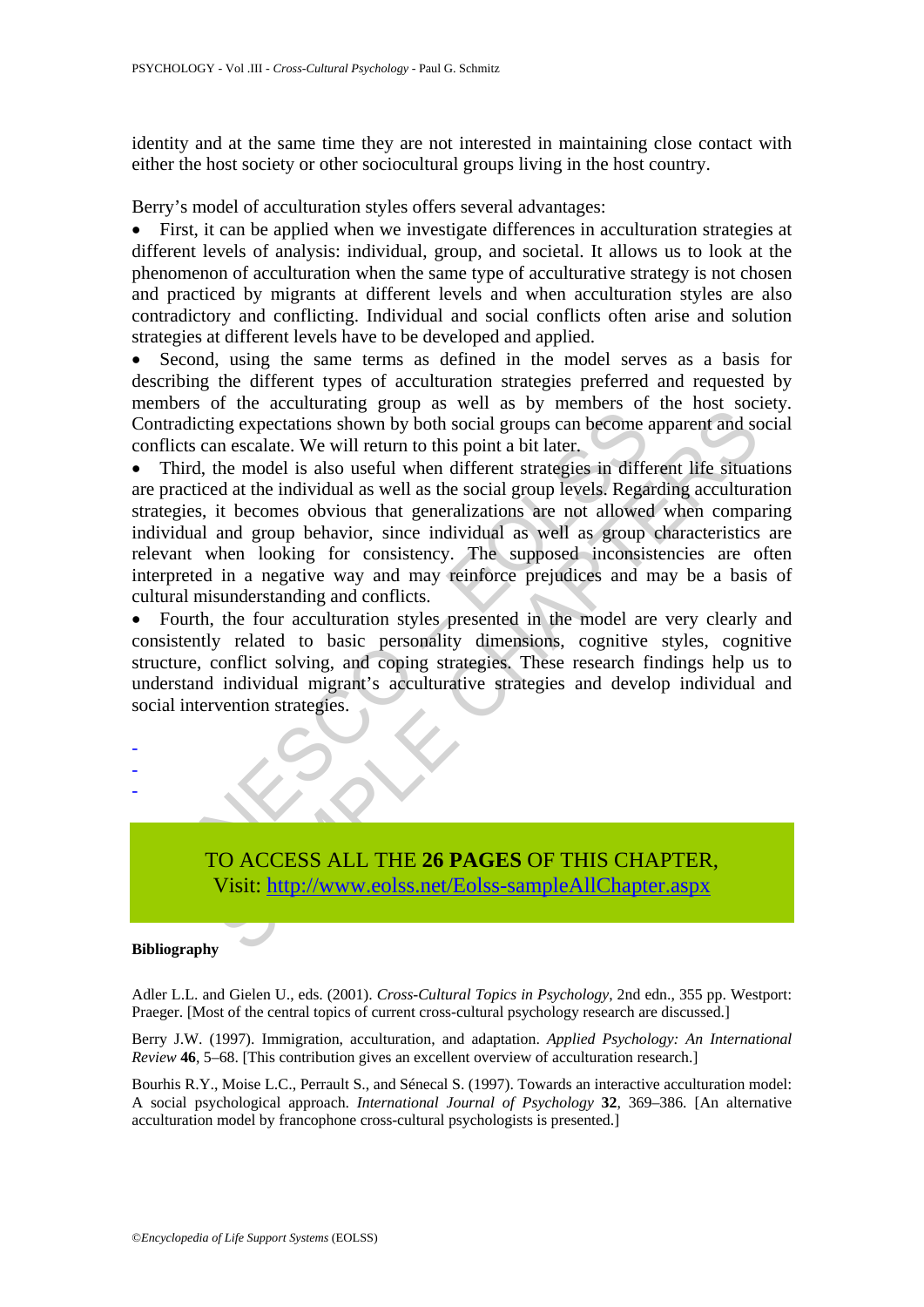Costa P.T., Jr. and McCrae R.R. (1992). *Revised NEO Personality Inventory (NEO PI-R) and NEO Five-Factor Inventory (NEO-FFI)*, 101 pp. Odessa, Florida: Psychological Assessment Resources. [In this publication the popular five-factor model of personality and the measurement methods are presented.]

Endler N.S. and Parker J.D. (1990). The multidimensional assessment of coping: A critical evaluation. *Journal of Personality and Social Psychology* **58**, 844–854. [The authors give an overview of methods of measuring coping strategies. The model is very frequently used in psychology.]

Eysenck H.J. and Eysenck M.W. (1985). *Personality and Individual Differences. A Natural Science Approach*, 424 pp. New York: Plenum Press. [The book gives a good introduction to personality psychology, theory, empirical findings, and its application.]

Furnham A. and Bochner S. (1986). *Culture Shock: Psychological Reactions to Unfamiliar Environments*, 298 pp. London: Methuen. [The book represents a comprehensive study of the psychological consequences of exposures to an unfamiliar culture.]

Hofstede G. (2001). *Culture's Consequences. Comparing Values, Behaviors, Institutions and Organizations across Nations*, 2nd edn., 596 pp. London: Sage. [The second edition of this book is an update of a classic, first published in 1980. It reports the empirical findings on differences in thinking and social actions that exist between members of more than 50 countries.]

Rokeach M. (1960). *The Open and Closed Mind*, 447 pp. New York: Basic Books. [The author presents his cognitive theory of characteristics and dynamics of individual belief systems. Individual differences are described by referring to an underlying dimension that is called open versus closed mindedness. The theory tries to answer questions concerning individual differences in anxiety, dogmatism, flexibility, and behavior modifications.]

Rokeach M. (1973). *The Nature of Human Values*, 438 pp. New York: Free Press. [The book refers to the most central area of individuals' belief systems, namely values. Rokeach's model and empirical findings regarding differences in value systems of social groups have strongly influenced modern approaches of investigations.]

*mazations across Nations,* 2nd den, 596 pp. London: Sage. [The second editive de of a classic, first published in 1980. It reports the empirical findings on differential actions that exist between members of more than 50 *s across Nations,* 2nd edn., 596 pp. London: Sage. [The second edition of this book<br>lassic, first published in 1980. It reports the empirical findings on differences in thinking<br>that exist between members of more than 50 Schmitz P.G. (1994). Acculturation and adaptation process among immigrants in Germany. *Journeys into Cross-Cultural Psychology: Selected Papers from the Eleventh International Conference of the International Association for Cross-Cultural Psychology Held in Liège, Belgium* (ed. A.M. Bouvy, F.J.R. van de Vijver, and P.G. Schmitz), pp. 142–157. Amsterdam: Swets and Zeitlinger. [The chapter gives an overview of research findings on the relationship between acculturative stress, acculturation styles, and health.]

Schmitz P.G. (1994). Personalité et acculturation. *Cahiers Internationaux de Psychologie Sociale* **24**, 33– 53. [The contribution refers to the relationship between personality and acculturation process variables.]

Schmitz P.G. (1997). *Inter-Cultural Competence (ICC)—Theoretical Introduction, Training, and Exercises*. Bonn: Cross-Cultural-Research Program. [The theoretical part of the program gives an introduction to main fields of cross-cultural and personality psychology, and the second part refers to the training of intercultural sensibility and competence.]

Schwartz S.H. (1994). Are there universal aspects in the structure and contents of human values? *Journal of Social Issues* **50**, 19–45. [The author is a prominent researcher in comparative studies of value systems. With the instruments he developed based on Rokeach's value systems, he was able to illustrate how his value domains are related to Hofstede's dimension of individualism versus collectivism.]

Taft R. (1986). Methodological considerations in the study of immigrants' adaptations in Australia. *Australian Journal of Psychology* **38**, 339–346. [In his review of acculturation research, Taft shows how acculturative behavior variables are related to coping.]

Triandis H.C. (1995). *Individualism and Collectivism*, 259 pp. Boulder: Westview. [The book explores the construct of individualism and collectivism, gives evidence of the universality of this dimension, and illustrates how this dimension is related to crime, divorce, self-esteem, feelings of well-being, health, etc.]

Zuckerman M. (1991). *Psychobiology of Personality*, 482 pp. New York: Cambridge University Press. [The author gives an excellent overview of current models of personality, shows how basic dimensions constituting various personality models are interrelated, shows how these dimensions can be explained by